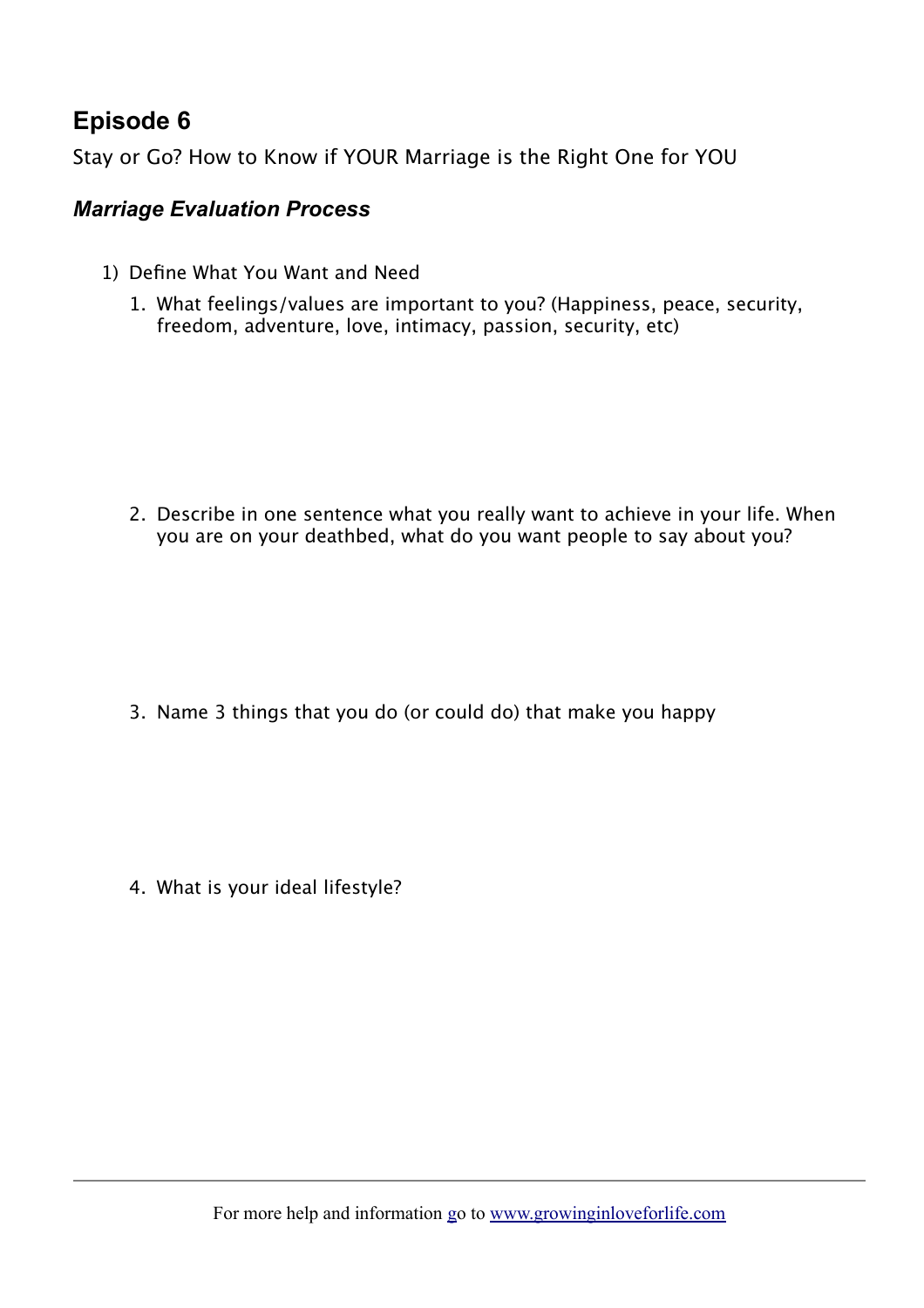- 2) Define Your Ideal Marriage
	- 1. What will you and your spouse be doing together?
	- 2. What feelings would you and your ideal wife or husband be giving each other?

## 3) Partner Match

- 1. What feelings/values are important to your spouse?
- 2. What is your spouse's ideal lifestyle?
- 3. Compare with yours: how much of an overlap is there?
- 4. Are there any 'red flags' you can see where your needs are too different that you won't be able to accommodate each other easily?
- 5. Are you happy to meet your spouse's needs?
- 6. Do you think your spouse can meet your needs?
- 4) Identify What Got You and Your Spouse Together in the First Place 1. Describe the story of the time you first met until the time you got married. In other words, why did you really get married in the first place?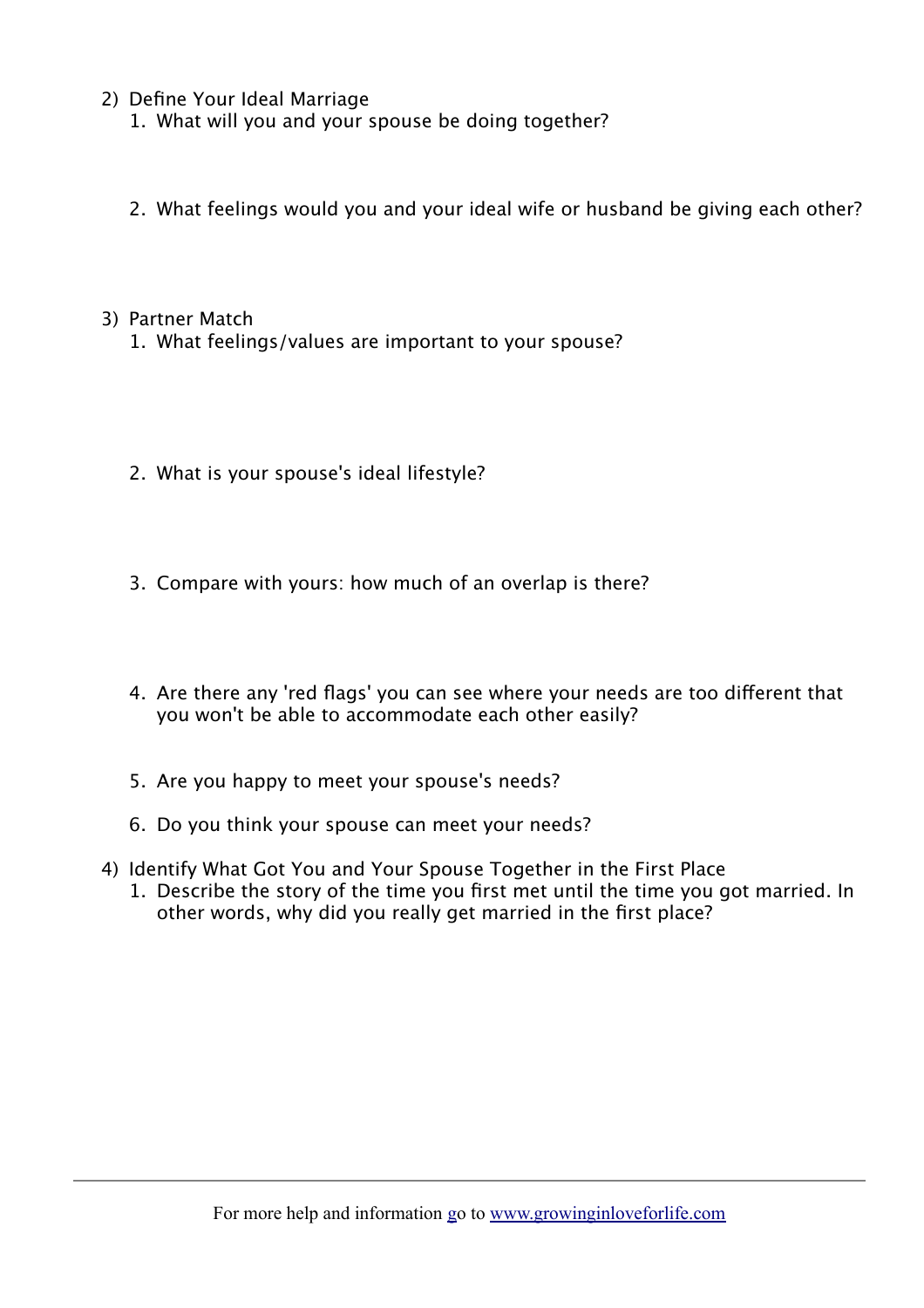- 2. Were your highest values the same as each other's early on? Were you looking for the same FEELINGS from the relationship? (eg adventure/passion vs security/peace)
- 3. When you first decided to get married & then got married, did you have any doubts, fears or uneasy feelings? If so, what were the thoughts you were having? ("I shouldn't be doing this";"It doesn't feel right" etc
- 4. In a nutshell, what was the #1 reason why you got married?
- 5) Identify Your True Feelings for Your Spouse Right Now
	- 1. List all of the things you like about their personality

- 2. List all of the things about their personality that you would like to change 1. For each, how important is it to you that they change this? (on a scale of 1-10, 1 being doesn't matter; 10 being it's vital for you to keep your sanity)
	- 2. For each, how difficult would it be for them to change? (1 being easy; 10 being impossible)